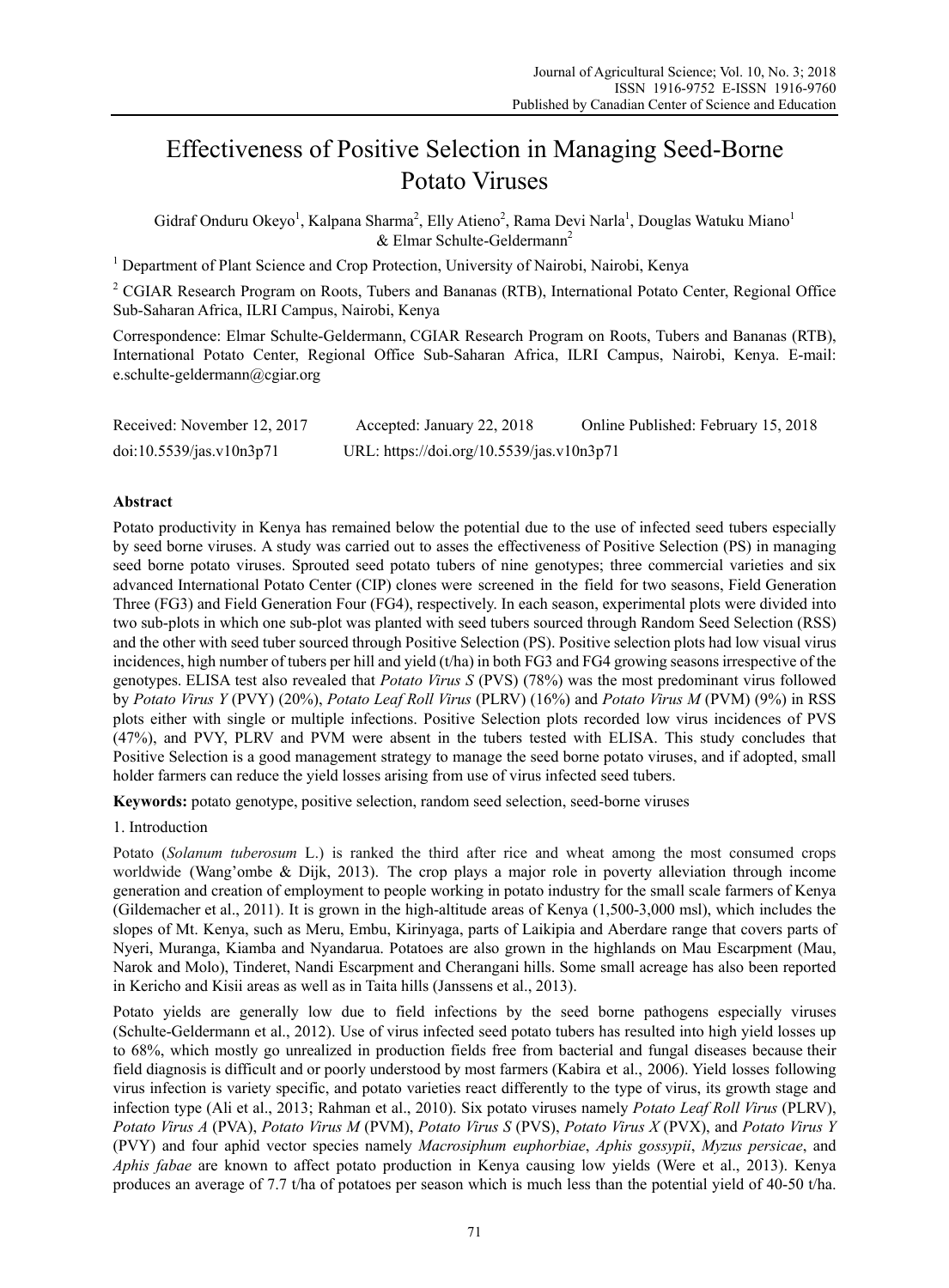However, this figure has varied considerably over the recent years ranging from 3 to 9.5 t/ha (Gildemacher et al., 2011).

Different virus management options like use of certified seed potato tubers (Thomas-Sharma et al., 2016), positive selection of seed tubers from healthy looking and vigorous mother plants (Gildemacher et al., 2011), use of aeroponics in seed production (Tshisola, 2014), cultural control methods such as use of mineral oils and border crops (Fereres, 2000) and resistant varieties have been proposed as a solution to this problem. However, adopting some of these management strategies has been a challenge to most of the small holder farmers. More than 95% of seed potato tubers planted by farmers in Kenya are sourced from informal sources, and are of poor health status (Schulte-Geldermann, 2013). This is due to high prices coupled with unavailability of certified seed tubers to farmers (Kyamanywa et al., 2011; Janssens et al., 2013). Most of the cultural control strategies like mineral oils and barrier crops are only effective against non-persistence virus transmission through aphid vectors, and are ineffective against viruses that are transmitted via a mechanical means and other aphid vectors known to transmit viruses in persistence manner (Fereres, 2000).

Positive selection is an ancient technology that was used informal seed potato multiplication to select healthy looking mother plants from potato growing fields as a starting point in seed multiplication system (Gildemacher et al., 2011; Schulte-Geldermann, 2013). Asymptomatic mother plants are marked in the field before crop senescence to serve as seed source in the next generation. However, this technology is neither practiced by ware potato producers, nor promoted because it is regarded as obsolete informal seed production. Seed producers prefer to multiply seeds from tested, disease free, tissue culture material or from other nuclear stocks proven to be disease free (Gildemacher et al., 2011). In Kenya, positive selection was introduced by International Potato Center (CIP) in 2004 with the aim of training ware potato farmers on its importance. The know-how of positive selection, if adopted and put into practice can provide an option to small-holder famers in reducing seed borne pathogens mainly viruses at farm level (Gildemacher et al., 2011; Schulte-Geldermann et al., 2012). However, it is not commonly practiced by farmers due to lack of knowledge on its effectiveness, difficulties in diagnosis of different viruses in the field using visual symptoms and small-scale nature of their farming enterprises (Kabira et al., 2006; Gildemacher et al., 2011). The aim of this study was to assess effectiveness of positive selection in the management of seed borne potato viruses.

# **2. Materials and Methods**

# *2.1 Study Area and Source of Starting Materials*

Field trials were conducted at the field station in the University of Nairobi Upper Kabete campus in two potato growth seasons; long rains (March to July 2015) and short rains (October, 2015 to February, 2016). The station is located at an altitude of 1940 m, latitude 1°15′ S and longitude 36°41′ E, in Lower Highland Zone II (LH2) of the Agro-Ecological Zone (AEZs) of Kenya (Jaetzold et al., 2007). The area receives annual rainfall ranging from 1000 to 1006 mm and average temperatures ranging from 13.7 °C to 24.3 °C. Nine potato genotypes consisting of 6 International Potato Center (CIP) advanced clones; 398190.200, 300046.22, 393371.157, 393077.159, 392797.22, and 397073.7, and 3 commercial varieties; Asante, Tigoni and Shangi were used. Seed multiplication was done in the field for two seasons, Field Generation One (FG1) and Field Generation Two (FG2) to acclimatize the materials with the climatic conditions of the study area as well as to increase seed volume. Medium size (30-60 mm in diameter) and visually healthy looking tubers were selected from FG2 harvest, and kept inside insect proof diffused light store for two months to break the dormancy and were used as a seed source for this study.

# *2.2 Field Experiment*

The experiment was laid out in a randomized complete block design (RCBD) with four blocks each measuring 33 m by 20 m. Each block was divided into nine plots each measuring 7.5 m by 6 m with spacing of 1m between each plot. Individual plots were further subdivided into two equal portions for Random Seed Selection (RSS) and Positive Selection (PS) sub-plots. These sub-plots were planted with one hundred sprouted seed potato tubers per genotype from FG2 harvest. After emergence, all agronomic practices were conducted according to good agricultural practices except insect vector control to enhance the high rates of virus transmission in the field.

Ten weeks after planting in FG3, healthy looking plants were selected and pegged in PS sub-plots. The sub-plots were inspected weekly and pegs were removed from plants with newly developed virus disease symptoms. This activity was done until plants began to show senescing (maturity) symptoms. At maturity, pegged plants were harvested separately, and apparently healthy looking tubers of 30-60 mm in diameter were selected, sprouted in an insect proof diffused light store for two months and used as propagative materials in Positive Selection (PS)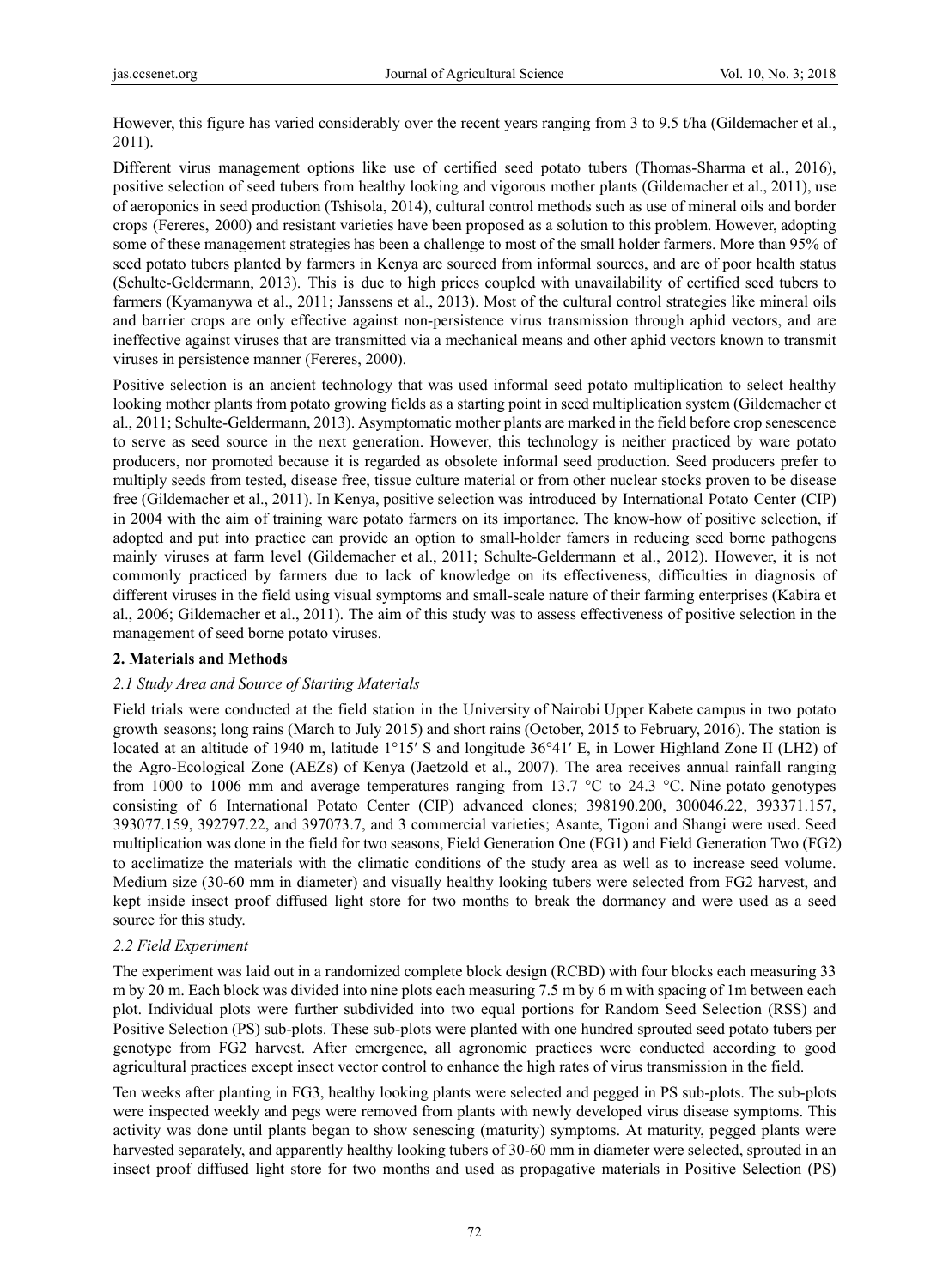sub-plots while non-pegged plants provided seed tubers which were used as planting materials in Random Seed Selection (RSS) sub-plots in FG4. The whole cycle was repeated in FG4 growth season as was done in FG3.

# *2.3 Detection of Viruses in Seed Potato Tubers*

During the final harvest of FG4, 100 medium (30-60 mm diameter) size and apparently healthy looking tubers were randomly selected from each genotype in both RSS and PS plots, stored in the insect proof diffused light store for two months to break the dormancy, and then tested for presence of viruses. Due to uneven sprouting among the nine genotypes, sub-samples of thirty tubers per genotype were selected from each stock of the sprouted tubers in both RSS and PS samples. One sprout was cored out from each tuber using sterilized knife and planted in a tray of sterilized sand medium in an insect proof greenhouse. Thirty sprouts of each genotype were planted per tray and two different trays were used for each genotype; one from RSS and the other from PS sub-plots. As a result of varied emergence rate among the genotypes, five seedlings at three leaves stages were selected randomly from each genotype from which three leaves were sampled per seedling from top, middle and bottom and tested for presence of the six main potato viruses namely; *Potato leaf roll virus* (PLRV), *Potato virus A* (PVA), *Potato Virus M* (PVM), *Potato Virus S* (PVS), *Potato Virus X* (PVX), and *Potato Virus Y* (PVY) and for their combinations using DAS-ELISA kit (International Potato Center, Lima, Peru), by following Clark and Adam's (1977) protocol. Threshold values were read from ELISA reader at 405 nm and positive samples determined using the formula  $x \geq \overline{x}h \times 2$ , where  $x =$ Threshold value and  $\overline{x}h =$  average value of healthy controls as outlined in the kit.

# *2.4 Data Collection and Analysis*

Data on visual potato virus diseas incidences were scored by examining plants showing different virus symptoms like leaf roll and or mosaic symptoms in both experimental plots in FG3 and FG4. This was done on the ninth week after planting.

Virus incidence (
$$
\degree_0
$$
) =  $\frac{\text{Number of symptomatic plants}}{\text{Total number of plants}} \times 100$  (1)

At harvest, 40 plants per plot were selected randomly and data on the number of tubers per hill and yield in grams per hill was collected for individual genotype. The yields were later converted to tones per hectare (t/ha). Threshold values for the six viruses were recorded for each sample from the ELISA reader and a comparison was made between these values and that of calculated average value of healthy controls. Samples which displayed threshold values equal to or greater than twice the average value of healthy control of each virus were recorded as positive while those with the threshold values less than twice the average value of healthy controls were recorded as negative samples for each virus. Samples which tested positive for different potato viruses were checked for multiple infections.

Data from the field were analyzed using Genstat, 15th version. Mean separation between genotypes and treatments were generally based on the t-test (paired two means) at 5% probability level for yield and virus incidence. Correlation analyses were conducted to establish the relationship between virus incidence, number of tubers per hill and yield (t/ha) both in FG3 and FG4.

# **3. Results**

# *3.1 Effect of Positive Selection on Virus Incidence*

Low visual virus incidences were recorded in PS compared to RSS sub-plots in both FG3 (Table 1) and FG4 (Table 2). The virus incidence differed significantly among the genotypes and between RSS and PS sub-plots in both FG3 and FG4. In FG3, Asante had the highest virus incidence of 64% in PS sub-plots and 69% in RSS subplots while 398190.200 had the least (2% in PS sub-plots and 4% in RSS sub-plots). In FG4, Asante had the highest virus incidence of 67% in PS sub-plots and 71% in RSS sub-plots while 397073.7 had the least of 10% in PS sub-plots and 13% in RSS sub-plots. Virus incidence increased in both RSS and PS sub-plots in FG4 compared to FG3.

# *3.2 Effect of Positive Selection on Number of Tubers per Hill and Yield*

Tuber numbers per hill were significantly higher in PS sub-plots compared to RSS sub-plots in both FG3 (Table 1) and FG4 (Table 2). Shangi had the highest number of tubers per hill in both seasons (13 and 14 tubers per hill in RSS and PS sub-plots of FG3, 10 and 12 tubers per hill in RSS and PS sub-plots of FG4). Genotype 393077.159 had the least number of tubers per hill in FG3; 6 and 8 tubers per hill in RSS and PS sub-plots while 300046.22 had the least number of tubers per hill in FG4, 5 and 7 tubers per hill in RSS and PS sub-plots. However, number of tubers per hill declined in FG4 compared to FG3 in both RSS and PS sub-plots irrespective of the genotypes.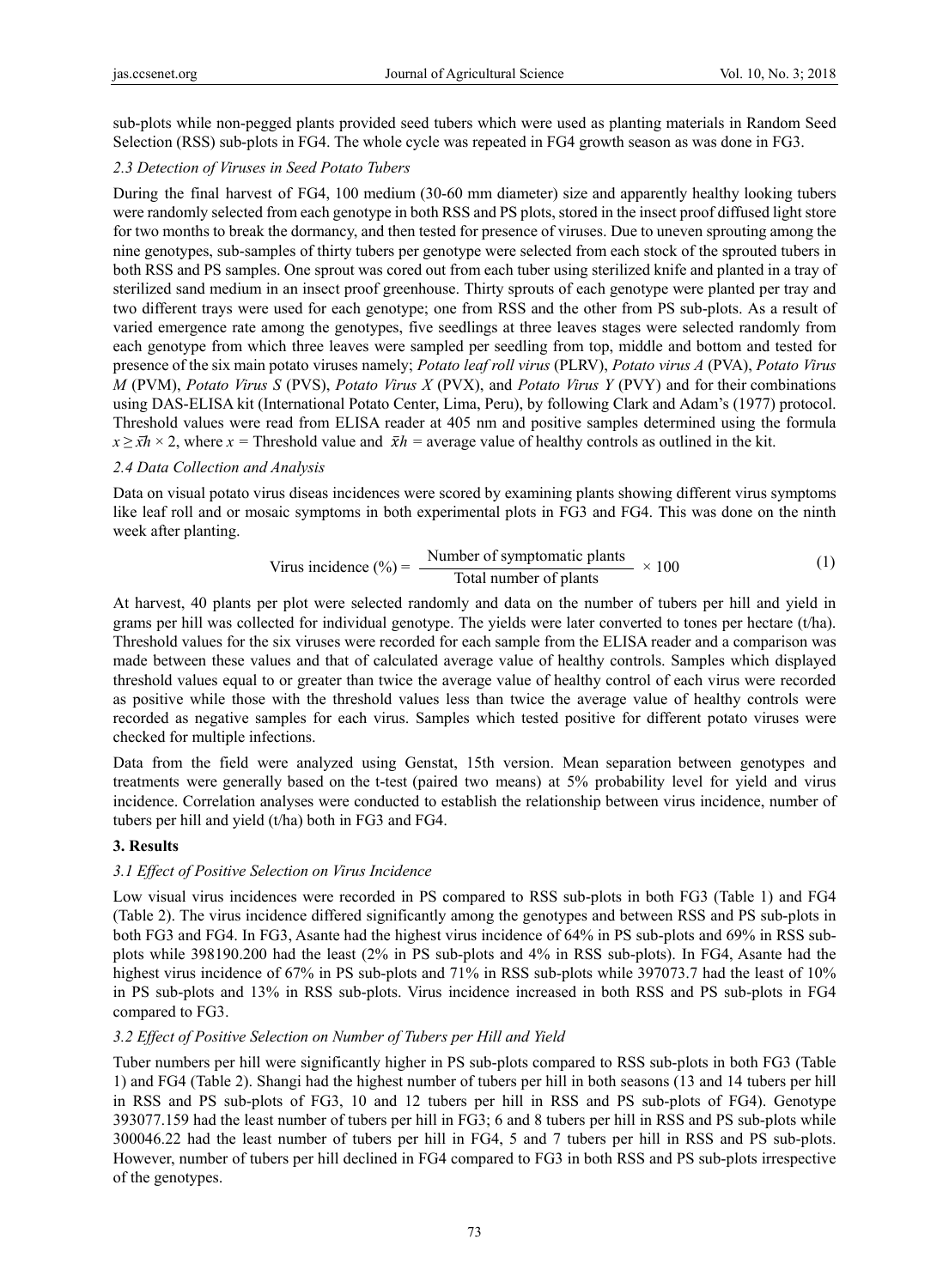High potato yields were recorded in PS compared to RSS sub-plots in both FG3 and FG4. The yield in PS sub-plots ranged from 16 to 51 t/ha in FG3 and 7 to 29 t/ha in FG4 compared with 11 to 49 t/ha in FG3 and 5 to 25 t/ha in FG4 of RSS sub-plots. Average yield differed significantly among genotypes in both RSS and PS sub-plots in both seasons. Genotype 392797.22 had the highest yield in both seasons, 49 and 51 t/ha in RSS and PS sub-plots of FG3, and 25 and 29 t/ha in RSS and PS sub-plots of FG4, respectively. Genotype 393077.159 had the least yield of 25 and 26 t/ha in RSS and PS sub-plots of FG3 while Tigoni had the least yield in RSS and PS sub-plots of FG4. The yield however declined in FG4 compared to FG3 irrespective of the genotypes used in the study.

|       | Table 1. Effects of Positive Selection on virus incidence, number of tubers and yield (t/ha) in Field Generation |  |  |  |  |  |  |
|-------|------------------------------------------------------------------------------------------------------------------|--|--|--|--|--|--|
| Three |                                                                                                                  |  |  |  |  |  |  |

|            | Treatment <sup>1</sup> | Incidence $(\% )$        |            | <b>Number of tubers</b>  |            | Yield (t/ha)           |                      |  |
|------------|------------------------|--------------------------|------------|--------------------------|------------|------------------------|----------------------|--|
| Genotypes  |                        | $Mean \pm SD^2$          | $p-value3$ | Mean $\pm SD^2$          | $p-value3$ | $Mean \pm SD^2$        | p-value <sup>3</sup> |  |
| Asante     | <b>PS</b>              | $64.24 \pm 0.81$         | 0.03       | 2.26<br>10.5<br>$\pm$    | 0.19       | 36.29<br>$\pm$ 0.93    | 0.15                 |  |
|            | <b>RSS</b>             | $69.18 \pm$<br>0.92      |            | 7.80<br>1.14<br>$_{\pm}$ |            | 33.10<br>1.46<br>$\pm$ |                      |  |
| 393077.159 | <b>PS</b>              | 1.00<br>41.65 $\pm$      | 0.01       | 8.03<br>0.71<br>$\pm$    | 0.10       | 26.88<br>0.96<br>$\pm$ | 0.03                 |  |
|            | <b>RSS</b>             | 45.87<br>$\pm$<br>0.53   |            | 6.17<br>0.42<br>$\pm$    |            | 25.62<br>0.79<br>$\pm$ |                      |  |
| Tigoni     | <b>PS</b>              | $15.18 \pm$<br>0.51      | 0.03       | 12.23<br>1.01<br>$\pm$   | 0.20       | 31.95<br>1.58<br>$\pm$ | 0.55                 |  |
|            | <b>RSS</b>             | $18.21 \pm$<br>0.3       |            | $10.83 \pm$<br>0.45      |            | 30.33<br>2.77<br>$\pm$ |                      |  |
| 393371.157 | <b>PS</b>              | 6.18<br>0.38<br>$\pm$    | 0.01       | 9.40<br>1.06<br>$\pm$    | 0.04       | 39.05<br>1.51<br>$\pm$ | 0.12                 |  |
|            | <b>RSS</b>             | 10.39<br>0.42<br>$\pm$   |            | 7.37<br>0.70<br>$\pm$    |            | 37.21<br>1.57<br>$\pm$ |                      |  |
| Shangi     | <b>PS</b>              | 1.26<br>7.21<br>$\pm$    | 0.08       | $13.51 \pm$<br>2.13      | 0.06       | 36.07<br>2.37<br>$\pm$ | 0.27                 |  |
|            | <b>RSS</b>             | 9.95<br>0.83<br>$\pm$    |            | 12.63<br>2.22<br>$\pm$   |            | 34.54<br>1.21<br>$\pm$ |                      |  |
| 300046.22  | <b>PS</b>              | 4.26<br>0.44<br>$\pm$    | 0.00       | 0.91<br>9.67<br>$\pm$    | 0.10       | 31.10<br>1.03<br>$\pm$ | 0.00                 |  |
|            | <b>RSS</b>             | 7.29<br>0.27<br>$\pm$    |            | 8.27<br>1.11<br>$\pm$    |            | 29.04<br>1.21<br>$\pm$ |                      |  |
| 392797.22  | <b>PS</b>              | 2.60<br>0.36<br>$\pm$    | 0.06       | 11.37<br>2.68<br>$\pm$   | 0.12       | 51.29<br>1.73<br>$\pm$ | 0.04                 |  |
|            | <b>RSS</b>             | 4.23<br>0.25<br>$\pm$    |            | $10.27 \pm$<br>2.75      |            | 49.17<br>2.27<br>$\pm$ |                      |  |
| 397073.7   | <b>PS</b>              | 3.79<br>0.53<br>$\pm$    | 0.02       | 11.9<br>2.07<br>$_{\pm}$ | 0.05       | 41.10<br>1.08<br>$\pm$ | 0.08                 |  |
|            | <b>RSS</b>             | 6.06<br>0.27<br>$\pm$    |            | 10.5<br>$\pm$<br>1.65    |            | 39.13<br>1.06<br>$\pm$ |                      |  |
| 398190.200 | <b>PS</b>              | 0.24<br>2.31<br>$\pm$    | 0.00       | $10.57 \pm$<br>1.14      | 0.04       | 1.28<br>49.16<br>$\pm$ | 0.02                 |  |
|            | <b>RSS</b>             | 4.17<br>0.24<br>$_{\pm}$ |            | 0.53<br>9.00<br>$\pm$    |            | 46.69<br>1.92<br>$\pm$ |                      |  |

*Note*. <sup>1</sup> PS: Positive Selection, and RSS: Random Seed Selection; <sup>2</sup> Standard deviation; <sup>3</sup> Bold values in the column indicate significant difference.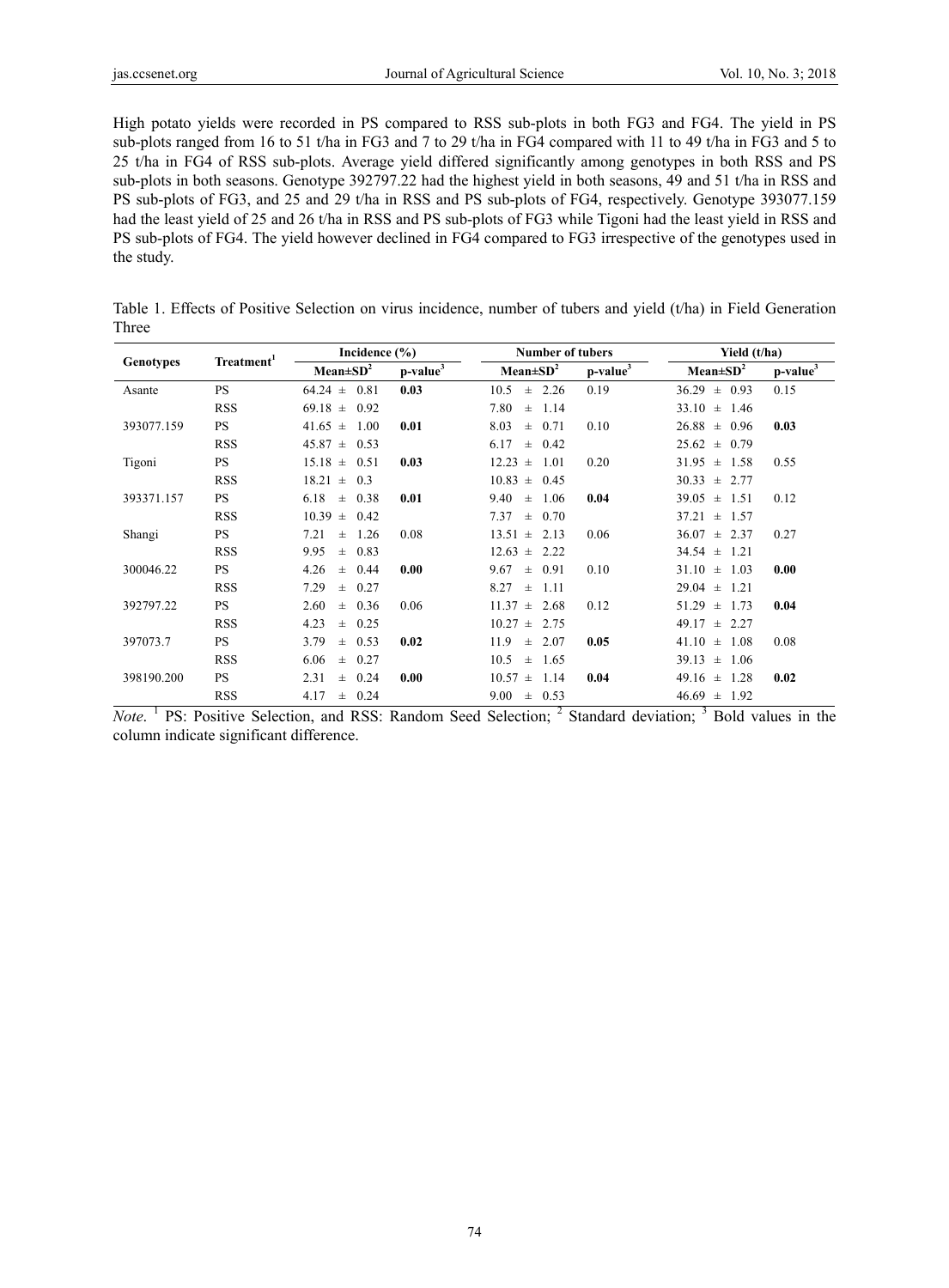|            |                         | Incidence $(\% )$      |            | <b>Number of tubers</b>  |                      | Yield (t/ha)           |            |  |
|------------|-------------------------|------------------------|------------|--------------------------|----------------------|------------------------|------------|--|
| Genotypes  | Treatments <sup>1</sup> | $Mean \pm SD^2$        | $p-value3$ | $Mean \pm SD^2$          | p-value <sup>3</sup> | $Mean \pm SD^2$        | $p-value3$ |  |
| Asante     | <b>PS</b>               | $\pm$ 0.56<br>67.3     | 0.00       | 0.70<br>8.20<br>$\pm$    | 0.03                 | $20.20 \pm 0.20$       | 0.00       |  |
|            | <b>RSS</b>              | 71.67<br>$\pm 0.57$    |            | 7.50<br>1.30<br>$\pm$    |                      | 17.70<br>$\pm$ 0.10    |            |  |
| 393077.159 | <b>PS</b>               | 66.9<br>$\pm$ 0.55     | 0.01       | 7.00<br>0.80<br>$\pm$    | 0.07                 | 14.80<br>$\pm$<br>1.00 | 0.02       |  |
|            | <b>RSS</b>              | $70.43 \pm 0.82$       |            | 6.00<br>0.50<br>$_{\pm}$ |                      | $13.20 \pm 0.20$       |            |  |
| Tigoni     | <b>PS</b>               | $45.84 \pm 0.65$       | 0.01       | 6.50<br>0.20<br>$\pm$    | 0.03                 | $12.90 \pm$<br>1.50    | 0.11       |  |
|            | <b>RSS</b>              | 49.67 $\pm$<br>0.7     |            | 5.80<br>0.06<br>$\pm$    |                      | 11.80<br>0.10<br>$\pm$ |            |  |
| 393371.157 | <b>PS</b>               | $19.56 \pm 0.45$       | 0.00       | 1.10<br>8.10<br>$\pm$    | 0.07                 | 23.10<br>1.30<br>$\pm$ | 0.15       |  |
|            | <b>RSS</b>              | $22.87 \pm 0.36$       |            | 7.00<br>0.30<br>$\pm$    |                      | 22.20<br>0.20<br>$\pm$ |            |  |
| Shangi     | <b>PS</b>               | $20.87 \pm 0.78$       | 0.03       | 12.20<br>0.50<br>$\pm$   | 0.00                 | 22.20<br>1.30<br>$\pm$ | 0.00       |  |
|            | <b>RSS</b>              | $24.37 \pm 0.42$       |            | 9.80<br>1.10<br>$\pm$    |                      | 14.40<br>$\pm$ 0.20    |            |  |
| 300046.22  | <b>PS</b>               | $26.78 \pm 0.36$       | 0.02       | 6.70<br>0.50<br>$\pm$    | 0.01                 | $20.10 \pm$<br>1.50    | 0.00       |  |
|            | <b>RSS</b>              | $29.74 \pm 0.64$       |            | 5.10<br>0.40<br>$\pm$    |                      | 12.90<br>$\pm$ 0.30    |            |  |
| 392797.22  | <b>PS</b>               | 16.39<br>$\pm$<br>0.63 | 0.03       | 1.20<br>9.00<br>$\pm$    | 0.10                 | 29.20<br>1.40<br>$\pm$ | 0.01       |  |
|            | <b>RSS</b>              | 19.2<br>0.67<br>$\pm$  |            | 7.50<br>0.70<br>$\pm$    |                      | 25.00<br>0.10<br>$\pm$ |            |  |
| 397073.7   | <b>PS</b>               | 10.28<br>0.7<br>$\pm$  | 0.03       | 1.00<br>8.40<br>$\pm$    | 0.03                 | 21.80<br>$\pm$<br>0.40 | 0.00       |  |
|            | <b>RSS</b>              | $13.34 \pm$<br>0.27    |            | 6.90<br>0.30<br>$\pm$    |                      | 18.70<br>0.10<br>$\pm$ |            |  |
| 398190.200 | <b>PS</b>               | $25.28 \pm 0.49$       | 0.00       | 8.00<br>0.70<br>$\pm$    | 0.06                 | $20.80 \pm$<br>0.50    | 0.02       |  |
|            | <b>RSS</b>              | $28.44 \pm 0.41$       |            | 6.60<br>0.60<br>$\pm$    |                      | $19.80 \pm 0.10$       |            |  |

Table 2. Effects of Positive Selection on virus incidence, number of tubers per hill and yield (t/ha) in Field Generation Four

*Note*. <sup>1</sup> PS: Positive Selection, and RSS: Random Seed Selection; <sup>2</sup> SD: Standard deviation; <sup>3</sup> Bold values in the column indicate significant difference.

# *3.3 Correlation among Virus Incidence, Number of Tubers per Hill and Yield in RSS and PS Plots*

Virus incidence negatively correlated to the number of tubers per hill in all genotypes except for Asante and 393077.159 in RSS and PS sub-plots in both FG3 (Table 3) and FG4 (Table 4). However, the correlation coefficients were not significant except for Tigoni in FG3. Virus incidence demonstrated insignificant negative correlation to yield in both RSS and PS sub-plots in FG3 and FG4. Number of tubers per hill demonstrated strong positive correlation to yield in both RSS and PS sub-plots in FG3 and FG4. The correlation coefficients were not significant except for RSS of genotype 300046.22 and PS of genotype 392797.22 in FG3.

| Table 3. Correlation coefficients among virus incidence, number of tubers per hill and total yield (t/ha) of |  |  |  |  |  |  |  |  |
|--------------------------------------------------------------------------------------------------------------|--|--|--|--|--|--|--|--|
| different potato genotypes in Field Generation Three (FG3)                                                   |  |  |  |  |  |  |  |  |

| Genotypes  | Treatments <sup>1</sup> | $VVI2-TBN3$ | $P-value4$ | $\overline{\text{VVI}^2}$ -Yield | $P-value4$ | TBN <sup>4</sup> -Yield | $P-value7$ |
|------------|-------------------------|-------------|------------|----------------------------------|------------|-------------------------|------------|
| 300046.22  | <b>RSS</b>              | $-0.94$     | 0.22       | $-0.95$                          | 0.19       | 1.00                    | 0.03       |
|            | <b>PS</b>               | $-0.65$     | 0.55       | $-1.00$                          | 0.06       | 0.72                    | 0.49       |
| Tigoni     | <b>RSS</b>              | $-1.00$     | 0.04       | $-0.66$                          | 0.54       | 0.71                    | 0.50       |
|            | <b>PS</b>               | $-1.00$     | 0.05       | $-0.89$                          | 0.3        | 0.92                    | 0.25       |
| Asante     | <b>RSS</b>              | 0.21        | 0.87       | $-0.87$                          | 0.32       | 0.66                    | 0.54       |
|            | <b>PS</b>               | 0.20        | 0.87       | $-0.57$                          | 0.61       | 0.69                    | 0.51       |
| 392797.22  | <b>RSS</b>              | $-0.30$     | 0.80       | $-0.68$                          | 0.53       | 0.91                    | 0.28       |
|            | <b>PS</b>               | $-0.49$     | 0.67       | $-0.49$                          | 0.67       | 1.00                    | < 0.001    |
| 393077.159 | <b>RSS</b>              | 0.13        | 0.92       | $-0.97$                          | 0.17       | 0.38                    | 0.75       |
|            | <b>PS</b>               | 0.99        | 0.09       | $-0.72$                          | 0.49       | 0.61                    | 0.58       |
| 393371.157 | <b>RSS</b>              | $-0.96$     | 0.18       | $-0.64$                          | 0.56       | 0.39                    | 0.74       |
|            | <b>PS</b>               | $-0.25$     | 0.84       | $-0.44$                          | 0.71       | 0.98                    | 0.13       |
| 397073.7   | <b>RSS</b>              | $-0.87$     | 0.33       | $-0.83$                          | 0.37       | 0.45                    | 0.70       |
|            | <b>PS</b>               | $-0.79$     | 0.42       | $-0.55$                          | 0.63       | 0.95                    | 0.21       |
| 398190.200 | <b>RSS</b>              | $-0.98$     | 0.12       | $-0.95$                          | 0.21       | 0.87                    | 0.33       |
|            | <b>PS</b>               | $-0.90$     | 0.28       | $-0.99$                          | 0.11       | 0.82                    | 0.39       |
| Shangi     | <b>RSS</b>              | $-0.06$     | 0.96       | $-0.38$                          | 0.76       | 0.95                    | 0.21       |
|            | PS                      | $-0.06$     | 0.96       | $-0.38$                          | 0.76       | 0.95                    | 0.21       |

*Note*. <sup>1</sup> RSS: Random Seed Selection, and PS: Positive Selection; <sup>2</sup> VVI: Visual Virus Incidence; <sup>3</sup> TBN: Tubers number; <sup>4</sup> Bold values in the column indicate significant difference.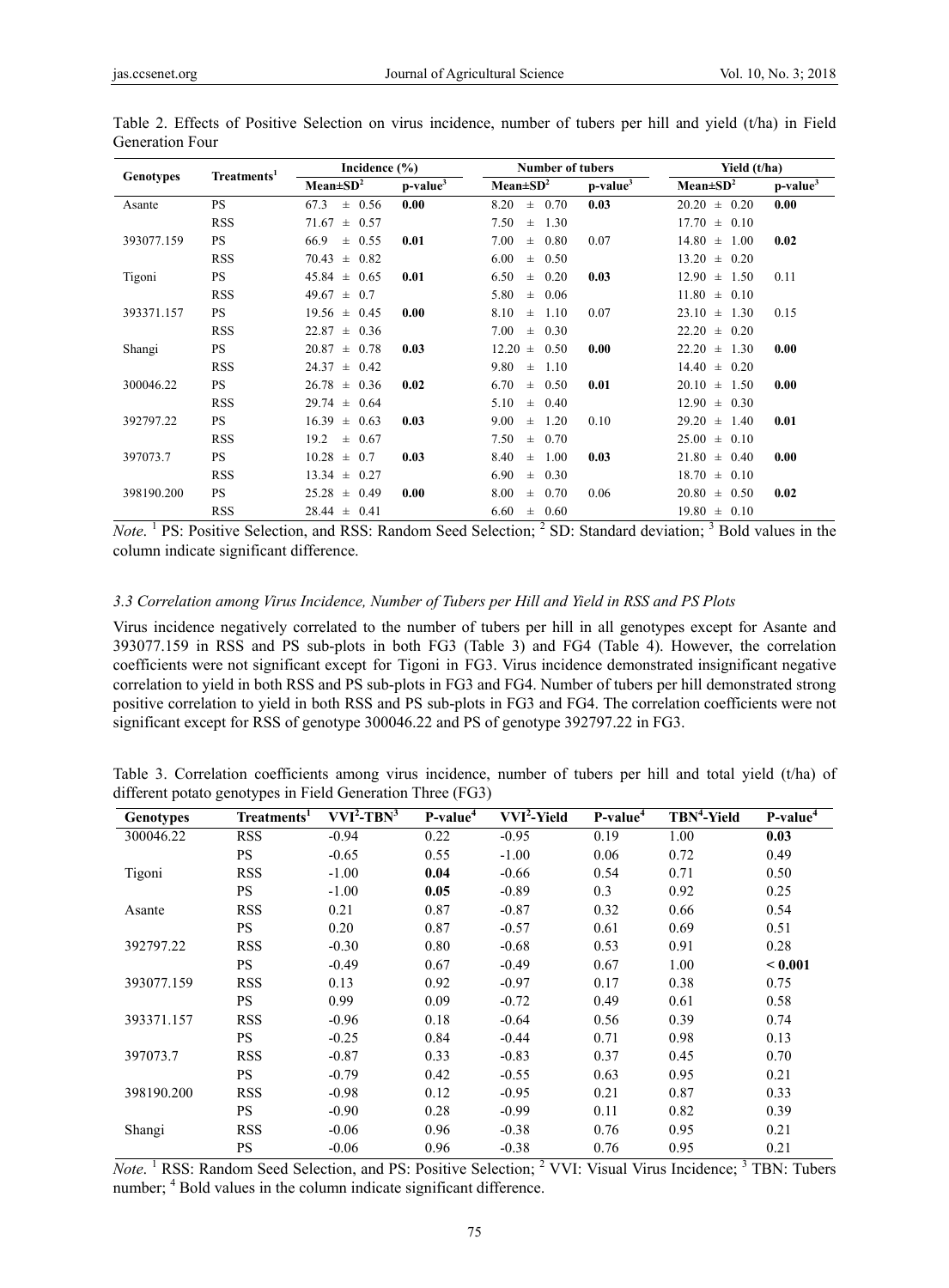| <b>Genotypes</b> | Treatments <sup>1</sup> | $\overline{\text{VVI}^2\text{-TBN}^3}$ | $P-value4$ | $\overline{\text{VVI}^2\text{-Yield}}$ | $P-value4$ | $TBN4-Yield$ | P-value <sup>4</sup> |
|------------------|-------------------------|----------------------------------------|------------|----------------------------------------|------------|--------------|----------------------|
| 300046.22        | <b>RSS</b>              | $-0.49$                                | 0.51       | $-0.08$                                | 0.92       | 0.23         | 0.77                 |
|                  | <b>PS</b>               | $-0.08$                                | 0.92       | $-0.88$                                | 0.12       | 0.55         | 0.45                 |
| Tigoni           | <b>RSS</b>              | $-0.40$                                | 0.60       | $-0.36$                                | 0.64       | 0.91         | 0.09                 |
|                  | <b>PS</b>               | $-0.80$                                | 0.20       | $-0.42$                                | 0.58       | 0.12         | 0.88                 |
| Asante           | <b>RSS</b>              | 0.29                                   | 0.71       | $-0.81$                                | 0.19       | 0.40         | 0.60                 |
|                  | <b>PS</b>               | 0.40                                   | 0.6        | $-0.75$                                | 0.25       | 0.13         | 0.87                 |
| 392797.22        | <b>RSS</b>              | $-0.18$                                | 0.82       | $-0.3$                                 | 0.70       | 0.88         | 0.12                 |
|                  | <b>PS</b>               | $-0.54$                                | 0.46       | $-0.47$                                | 0.53       | 0.10         | 0.90                 |
| 393077.159       | <b>RSS</b>              | 0.62                                   | 0.38       | $-0.01$                                | 0.99       | 0.53         | 0.47                 |
|                  | <b>PS</b>               | 0.55                                   | 0.45       | $-0.16$                                | 0.84       | 0.73         | 0.27                 |
| 393371.157       | <b>RSS</b>              | $-0.79$                                | 0.21       | $-0.97$                                | 0.03       | 0.64         | 0.36                 |
|                  | <b>PS</b>               | $-0.45$                                | 0.55       | $-0.08$                                | 0.92       | 0.83         | 0.17                 |
| 397073.7         | <b>RSS</b>              | $-0.59$                                | 0.41       | $-0.04$                                | 0.96       | 0.63         | 0.37                 |
|                  | <b>PS</b>               | $-0.77$                                | 0.23       | $-0.62$                                | 0.38       | 0.01         | 0.99                 |
| 398190.200       | <b>RSS</b>              | $-0.39$                                | 0.61       | $-0.43$                                | 0.57       | 0.53         | 0.47                 |
|                  | <b>PS</b>               | $-0.56$                                | 0.44       | $-0.99$                                | 0.01       | 0.67         | 0.33                 |
| Shangi           | <b>RSS</b>              | $-0.68$                                | 0.32       | $-0.92$                                | 0.08       | 0.86         | 0.14                 |
|                  | <b>PS</b>               | $-0.06$                                | 0.94       | $-0.12$                                | 0.88       | 0.50         | 0.50                 |

Table 4. Correlation coefficients among virus incidence, number of tubers per hill and total yield (t/ha) of different potato genotypes in Field Generation Four (FG4)

*Note*. <sup>1</sup> RSS: Random Seed Selection, and PS: Positive Selection; <sup>2</sup> VVI: Visual Virus Incidence; <sup>3</sup> TBN: Tubers number; <sup>4</sup> Bold values in the column indicate significant difference.

#### *3.4 Latent Virus Infection in Field Generation Four (FG4)*

Among the tested tubers for different viruses from PS sub-plots, PVS (47%) were the most predominant while PVY, PLRV, PVA, PVM and PVX were absent in the tested tubers. Eight genotypes tested positive for PVS. Results of tested tubers from RSS sub-plots also revealed PVS (78%) as the most dominant virus followed by PVY (20%), PLRV (16%) and PVM (9%). *Potato Virus A* (PVA) and PVX were absent in the tested tubers. All the nine potato genotypes tested positive for PVS; five genotypes for PVY, four genotypes for PLRV while only two genotypes tested positive for PVM. One genotype showed mixed infections to PVS + PVY, one genotype to PVM + PVS; one genotype to  $PLRV + PVM + PVS + PVY$  and three genotypes to  $PLRV + PVS + PVY$  in the tested tubers from RSS (Table 5). Average visual virus incidences scored in the field were high in both RSS and PS sub-plots compared to virus incidences from ELISA test results on tubers.

Table 5. Percent incidences of potato viruses observed at 9 weeks after planting in the field and in seed tubers harvested in Field Generation Four from Random Seed Selection and Positive Selection plots

| Genotype   | Virus incidence based | Virus incidences $\frac{0}{0}$ based on DAS Elisa test <sup>2, 3</sup> |             |           |            |           |            |                  |            |           |              |                  |            |           |
|------------|-----------------------|------------------------------------------------------------------------|-------------|-----------|------------|-----------|------------|------------------|------------|-----------|--------------|------------------|------------|-----------|
|            | on visual observation |                                                                        | <b>PLRV</b> |           | <b>PVA</b> |           | <b>PVM</b> |                  | <b>PVS</b> |           | <b>PVX</b>   |                  | <b>PVY</b> |           |
|            | <b>RSS</b>            | <b>PS</b>                                                              | <b>RSS</b>  | <b>PS</b> | <b>RSS</b> | <b>PS</b> | <b>RSS</b> | <b>PS</b>        | <b>RSS</b> | <b>PS</b> | <b>RSS</b>   | <b>PS</b>        | <b>RSS</b> | <b>PS</b> |
| Shangi     | 24.37                 | 20.87                                                                  | $\Omega$    | $\theta$  | 0          | 0         | $\Omega$   | 0                | 60         | $\Omega$  | $\theta$     | 0                | 20         |           |
| Asante     | 71.67                 | 67.30                                                                  | $\Omega$    | $\theta$  | 0          | $\theta$  | $\theta$   | $\boldsymbol{0}$ | 40         | 20        | $\mathbf{0}$ | $\boldsymbol{0}$ | $\theta$   |           |
| Tigoni     | 49.67                 | 45.84                                                                  | 20          | $\theta$  | $\theta$   | $\theta$  | 40         | $\mathbf{0}$     | 100        | 80        | $\mathbf{0}$ | $\boldsymbol{0}$ | 20         |           |
| 397073.7   | 13.34                 | 10.28                                                                  | $\theta$    | $\theta$  | $\theta$   | $\theta$  | 40         | $\theta$         | 60         | 40        | $\theta$     | $\boldsymbol{0}$ | 0          |           |
| 300046.22  | 29.74                 | 26.78                                                                  | 20          | $\Omega$  | $\theta$   | $\theta$  | $\theta$   | $\theta$         | 100        | 80        | $\theta$     | $\theta$         | 60         | $\Omega$  |
| 392797.22  | 19.20                 | 16.39                                                                  | 80          | $\theta$  | $\theta$   | $\Omega$  | $\Omega$   | $\theta$         | 40         | 20        | $\theta$     | $\theta$         | 20         | $\Omega$  |
| 393371.157 | 22.87                 | 19.56                                                                  | $\Omega$    | $\theta$  | $\theta$   | $\theta$  | $\Omega$   | $\theta$         | 100        | 60        | $\theta$     | $\theta$         | $\Omega$   |           |
| 393077.159 | 70.43                 | 66.90                                                                  | 20          | $\theta$  | $\theta$   | $\theta$  | $\Omega$   | $\theta$         | 100        | 60        | $\theta$     | $\theta$         | 60         |           |
| 398190.200 | 28.44                 | 25.28                                                                  | $\theta$    | $\theta$  | $\theta$   | 0         | $\theta$   | $\mathbf{0}$     | 100        | 60        | $\mathbf{0}$ | 0                | $\theta$   |           |

*Note.* <sup>1</sup> RSS: Random Seed Selection, PS: Positive Selection; <sup>2</sup> PLRV: *Potato leaf roll virus*, PVA: *Potato virus A*, PVY: *Potato virus Y*, PVM: *Potato virus M*, PVS: *Potato virus S*, PVX: *Potato virus X*; <sup>3</sup> Some of the genotypes had mixed infections by two or three viruses, 0 in virus columns means no detection of virus.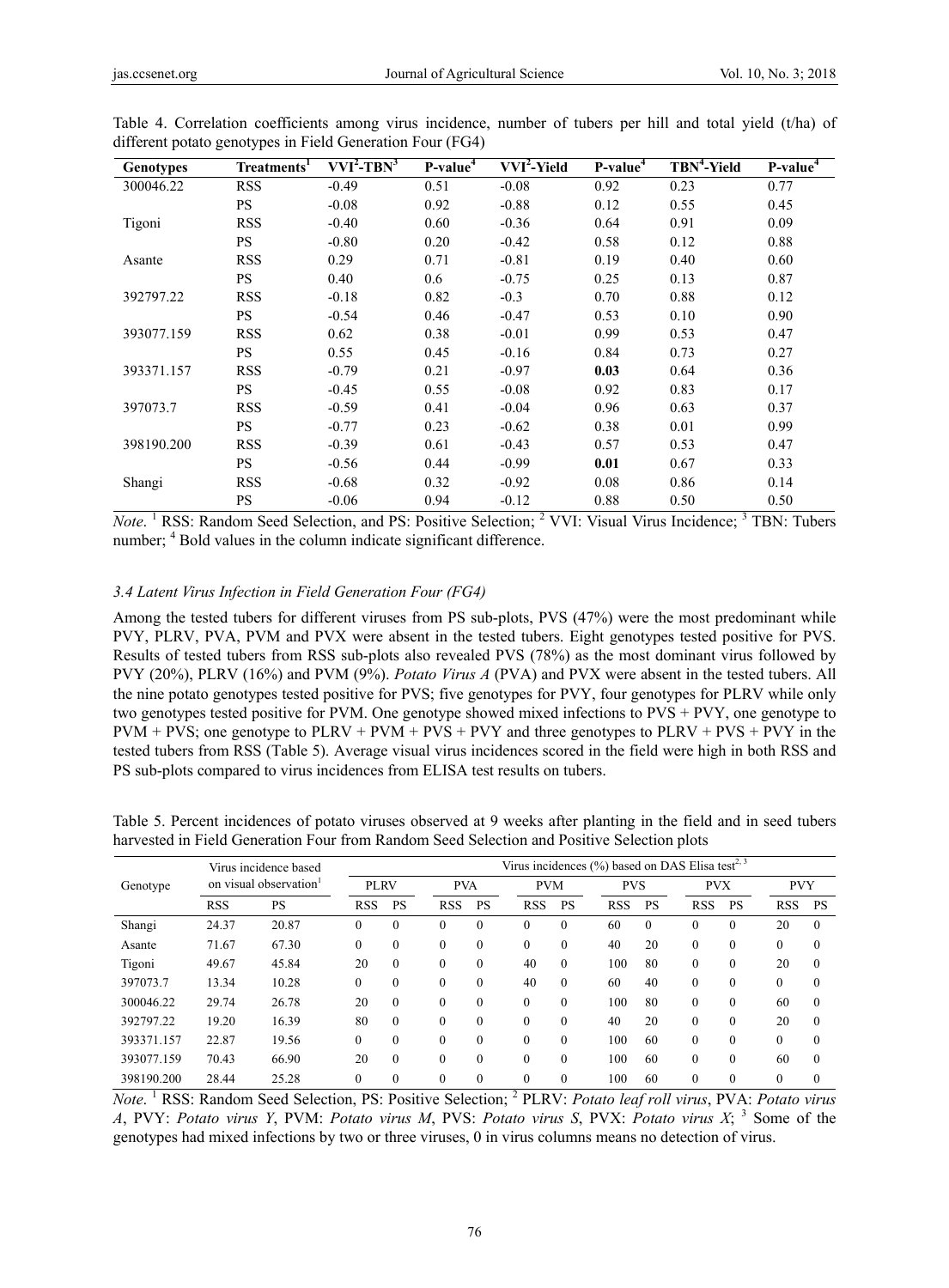# **4. Discussion**

From this study, it was evident that Positive Selection reduced visual virus incidence in the experimental field in both seasons but this is difficult to prove since some potato viruses always have latent infections and cannot be easily identified using visual symptoms (Njukeng et al., 2013). The lower virus incidences in PS plots might be due to the low concentrations or absence of virus inoculum in asymptomatic plants selected as seed source in PS plots (Gildemacher et al., 2011; Schulte-Geldermann et al., 2012). Genotypes used in the study responded differently to PS with regards to virus incidence in both seasons suggesting that there is genotype variation to PS which could have been attributed to their genetic traits (Solomon-Blackburn & Barker, 2001). Increased virus incidence in FG4 compared to FG3 might be due to the absence of insect vector (aphid) control strategies in the experimental field (Kabira et al., 2006) or due to abiotic factors like water stress (Batool et al., 2011). Field Generation Four (FG4) was a short rain season with low rainfall amounts which could have led to draught stress, and high insect vector populations predisposing the crop to high virus infections and hence might have increased the virus incidence.

Higher number of tubers per hill and yield (t/ha) in PS sub-plots might have been attributed to low virus incidences recorded in PS sub-plots. However, percent increase in number of tubers per hill and yield (t/ha) through use of positive selection varied among genotypes signifying that Positive Selection is genotype/variety dependent (Schulte-Geldermann et al., 2012). Genotype 392797.22, 398190.200, 397073.7, 393371.157, Shangi and Asante recorded high number of tubers per hill and yield (t/ha) in PS sub-plots in both FG3 and FG4 signifying good response of these genotypes to Positive Selection technique. Schulte-Geldermann et al. (2012) also reported the increase of 30% yield via Positive Selection as compared to farmer selection, while Gildemacher et al. (2011) reported a yield increase of 28% to 54%, which is similar to our findings. This study also revealed a decline in number of tubers per hill and yield in both RSS and PS sub-plots of FG4 in comparison to FG3. The decline in number of tubers per hill and yields observed in FG4 can be attributed to increase in virus incidence recorded in FG4 (Rahman et al., 2010; Ali et al., 2013; Islam et al., 2014). Salazar (1996) reported that yield losses in potato fields increased with increasing symptom appearance on the foliage which was also observed in this study. ELISA test results revealed that PVS was infecting all the genotypes collected from RSS sub-plots and 8 genotypes from PS subplots in FG4. *Potato Virus S* can reduce yield up to 10-32% (Piche et al., 2004), and this can also explain lower yields in FG4. Lower yield might also have occurred due to low soil moisture availability during and after tuber initiation in FG4 (short rain season). Water stress during vegetative growth might have reduced leaf area and plant height resulting in low photosynthetic products stored in the tubers and tuber expansion, hence low yields (Alva, 2008).

Analysis of relationship between virus incidence, number of tubers per hill and yield in both FG3 and FG4 in RSS and PS sub-plots revealed that there was a reduction in number of tubers per hill and yield (t/ha) with the increase in virus incidence. This reduction in yield parameters may have resulted from declining physiological disease resistance mechanisms in potato plants accruing from increased infections by potato viruses in the experimental fields (Salazar, 1996). However, some genotypes like Asante and 393077.159 displayed positive correlation between virus incidence and tuber number per hill. This might be an indication that some potato varieties respond to increased virus infections by producing many medium and small sized tubers (Njukeng et al., 2013; Bornventure et al., 2017). The analysis also revealed that most of the correlation coefficients were not significant, and this might be an indication that reduction in number of tubers per hill and yield might also have occurred due to other abiotic and biotic factors such as water stress during crop growth and insect pest infestation (Pereira & Nova, 2008; Batool et al., 2011). Rahman et al. (2010), and Islam et al. (2014) also reported a negative correlation between number of tubers per hill and yield in their study. The study also revealed that yield (t/ha) increases with increasing tuber number per hill. Increasing tuber number results into increased volume and weight, hence yield (t/ha) (Tuncturk et al., 2005).

ELISA test revealed that Potato Virus S was the most predominant and was detected to infect all the nine genotypes followed by PVY, PLRV and PVM, respectively. High incidences of PVS may have occurred due to its ability to pass through tissue culture process which is usually adopted in production of certified seeds (Were et al., 2013) or because PVS is mainly transmitted mechanically, it could have spread by farmers during farm operations (Gul et al., 2013). Low incidences of PLVR, PVM and PVY as well as zero detection of PVA and PVX in RSS tuber samples may be attributed to restricted spread of these viruses due to the absence of insect vectors and alternate hosts in the experimental site (Djilani-Khouadja et al., 2010). Were et al. (2013) also reported that PVS as the most detected virus followed by PVY, PVX, and PLRV in samples collected from potato growing districts in Kenya. Yardimci et al. (2015) also reported that PVS and PVY as the most prevalent potato viruses in potato growing areas in Turkey when ELISA tests were conducted on tubers. In addition,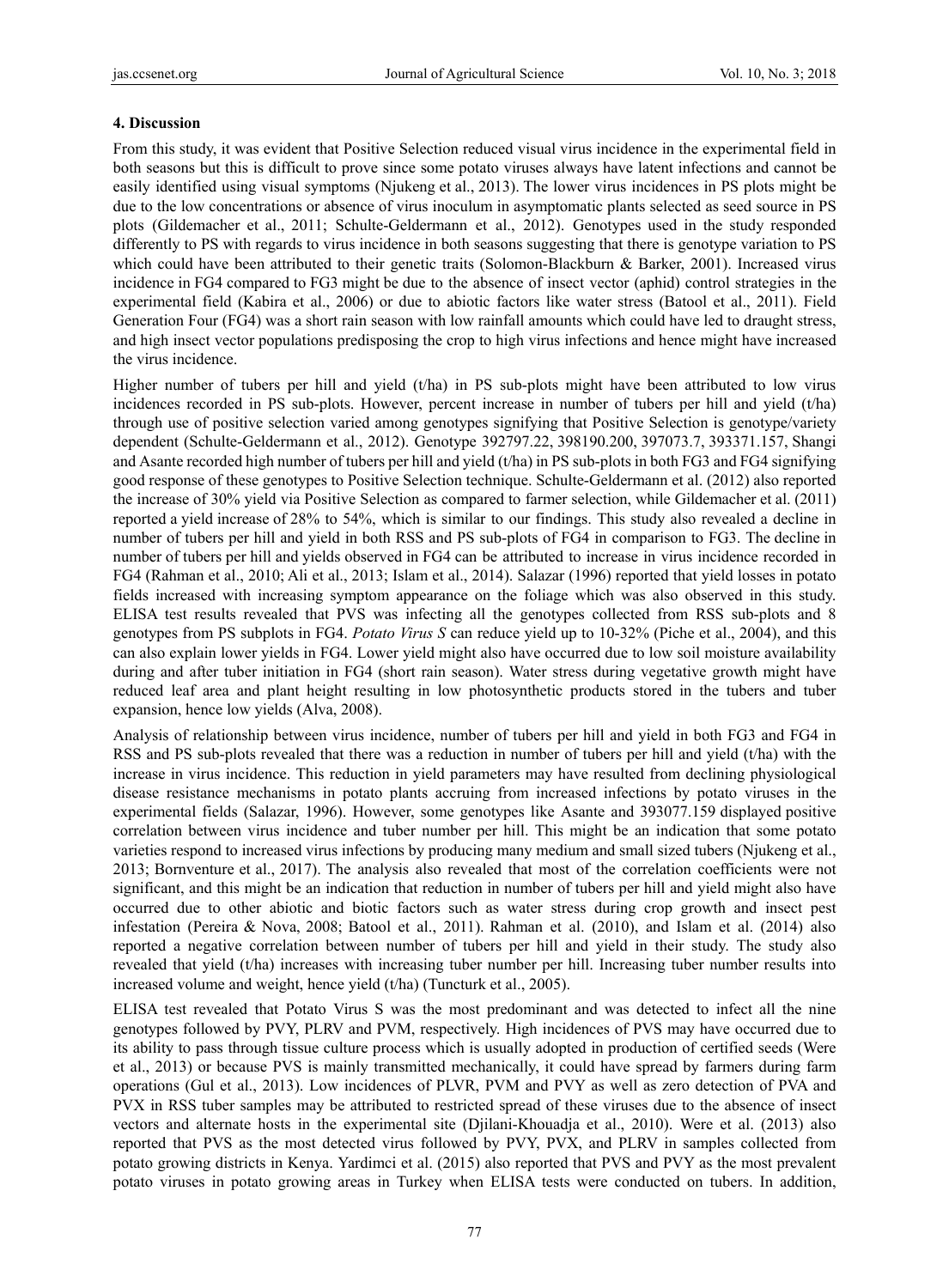Yardimci et al. (2015) reported PVY+PVS (9.17%) as one of the most common multiple infections in potato (tubers) as revealed in this study. *Potato Virus S* was detected from PS sub-plots, however the tuber virus incidences were low compared to those detected in RSS sub-plots. This might be because of low viral loads in the seed tubers collected from apparently healthy looking mother plants were planted in PS sub-plots (Gildemacher et al., 2011). Predominant presence of PVS in this study indicates that it is difficult to select seed potato tubers free from these viruses via Positive Selection technique. The study also revealed that efficiency of positive selection technique is genotypes/variety and virus dependent (Schulte-Geldermann et al., 2012). Furthermore, seed potato tubers free from PVY, PLRV, PVM, PVA and PVX can be selected with a high degree of certainty using positive selection as demonstrated in this study and by Njukeng et al. (2013).

Analysis of virus incidences scored in the field and those detected in seed tubers revealed that average visual virus incidences scored in the field were high in both RSS and PS sub-plots compared to virus incidences from ELISA test on tubers. This could be because some potato viruses like PLRV and PVY are easily expressed on leaves while PVS and PVM are usually asymptomatic in most field conditions (Njukeng et al., 2013). These viruses might also have been present in the tested tubers but in low concentrations which could not be detected by the kit (El-Araby et al., 2009). PLRV was also detected in some resistant genotypes like 392797.22 and 393077.159 from RSS sub-plots while PVY was detected 392797.22 and 300046.22 from RSS sub-plots. This may be an indication that these genotypes lose their resistance after multiples seasons of exposure to natural virus pressure in the field.

Positive selection was effective in the management of potato viruses in the field. In addition, there was a reduction in virus incidences of PLRV, PVS, PVY and PVM in plots planted with positively selected seed potato tubers compared to the conventional farmers' practice of random seed selection in all the genotypes. Yield also increased with the use of positive selection but percentage increase was genotype dependent. Farmers should be sensitized on the importance of positive selection in management of seed borne potato viruses. Genotypes 392797.22, 398190.200, 397073.7, 393371.157, Shangi and Asante that showed good response to Positive Selection should be promoted for adoption by farmers to reduce yield loss from potato viruses. Positive selection study should be carried out in multiple seasons to determine the maximum generation above which its effectiveness starts to decline. More advanced virus detection methods (molecular methods) should be incorporated into the study since DAS-ELISA is not sensitive enough to detect the lower concentration of viruses (concentrations with titer values lower than twice the average value of healthy controls of the tested virus).

#### **Acknowledgements**

The authors acknowledge the Federal Ministry for Economic Cooperation and Development (BMZ) of Germany for funding the research. Additional funding was provided by, the CGIAR Research Program on Roots, Tubers and Bananas (RTB) and supported by CGIAR Fund Donors.

#### **References**

- Ali, S., Kadian, M. S., Ortiz, O., Singh, B. P., Chandla, V. K., & Akhtar, M. (2013). Degeneration of potato seed in Meghalaya and Nagaland states in North-Eastern Hills of India. *Potato Journal, 40*(2), 122-127.
- Alva, A. K. (2008). Water management and water uptake efficiency by potatoes: A review. *Archives of Agronomy and Soil Science, 54*(1), 53-68. https://doi.org/10.1080/03650340701615822
- Batool, A., Khan, M. A., Farooq, J., Mughal, S. M., & Iftikhar, Y. (2011). ELISA-based Screening of Potato germplasm against *Potato Leaf Roll Virus*. *Journal of Agricultural Research, 49*, 57-63.
- Bornventure, M. I., Muthomi, J. W., Narla, R. D., Nyongesa, M., & Olubayo, F. M. (2017). Effect of seed potato tuber storage methods on occurrence of potato diseases. *International Journal of Research in Agricultural Sciences, 4*(4), 2348-3997.
- Clark, M. F., & Adams, A. N. (1977). Characteristics of the microplate method of enzyme-linked immunosorbent assay for the detection of plant viruses. *Journal of General Virology, 34*(3), 475. https://doi.org/10.1099/0022-1317-34-3-475
- Gul, Z., Khan, A. A., Khan, A. U., & Khan, Z. U. (2013). Incidence of potato viruses in different districts of Khyber Pakhtunkhawa, Pakistan. *International Journal of Phytopathology, 2*(1), 32-36.
- Islam, A. K. M. S., Akanda, A. M., Wazed, M. A., Chewdhery, M. R. A., & Rahman, M. J. (2014). Performance of fifth generation seed potato against Potato virus Y (PVY). *Schorlarly Journal of Agricultural Science, 4*(2), 74-81.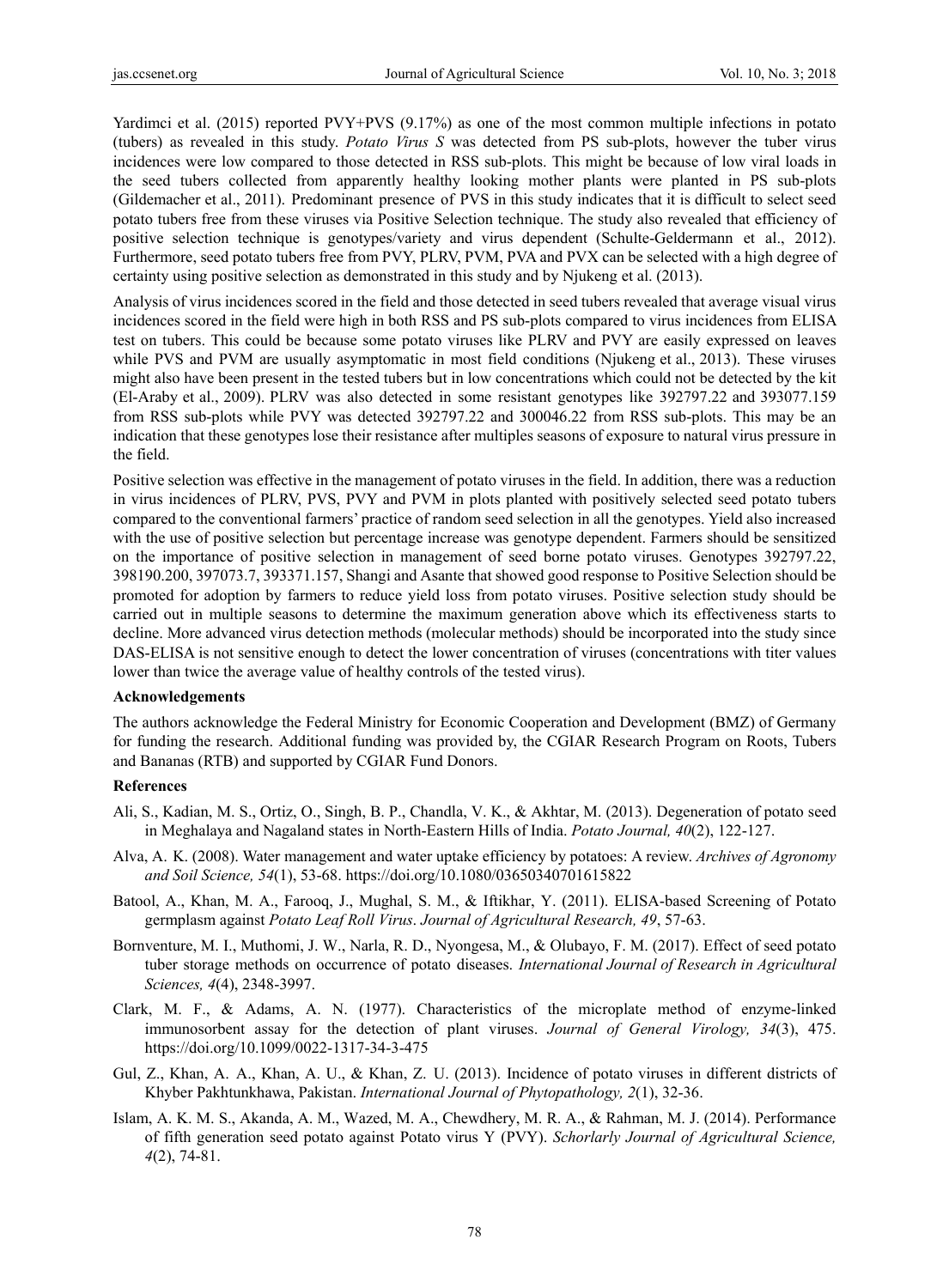- Jaetzold, R., Ira, F., Schmidt, H., Hornet, B., & Shisanya, C. (2007). Farm Management Handbook of Kenya-Natural conditins and farm management information. *Part B: Central Kenya* (2nd edition Vol. II). Ministry of Agriculture/GTZ, Nairobi Kenya.
- Janssens, S. M. R. M., Wiersema, S. G., & Goos, H. T. (2013). *The value chain for seed and ware potatoes in Kenya: Opportunities for development*. Retrieved November 5, 2017, from http://www.akkerwijzer.nl/ upload/files/1381309822Aardappelteelt\_in\_Kenia.pdf
- Kabira, J. N., Wakahiu, M., Wagoire, W., Gildemacher, P., & Lemaga, B. (2006). *Guidelines for production of healthy seed potatoes in East and Central Africa* (pp. 1-26). Kenya Agricultural Research Institute, Nairobi, Kenya.
- Kyamanywa, S., Kashaija, I. N., Getu, E., Amata, R., Senkesha, N., & Kullaya, A. (2011). *Enhancing food security through improved seed systems of appropriate varieties of cassava, potato and sweetpotato resilient to climate change in Eastern Africa*. ILRI, Kenya. Retrieved November 16, 2017, from https://dspacetest.cgiar.org/bitstream/handle/10568/10817/Project2\_Cassava.pdf?sequence=6
- NCPK (National Potato Council of Kenya). (2013). *A Guide to Potato Production and Postharvest Management in Kenya*. Retrieved from https://npck.org/Books/potato%20production%20manual.pdf
- Njukeng, A., Chewachong, M. G., Chofong, G., Demo, P., Sakwe, P., & Njualem, K. D. (2013). Determination of scanned virus-free potato planting materials by positive selection and screening of tubers from seed stores in the western highlands of Cameroon. *International Journal of Biological and Chemical Sciences, 7*(2), 707-716. https://doi.org/10.4314/ijbcs.v7i2.25
- Pereira, A., & Nova, N. V. (2008). Potato maximum yield as affected by crop parameters and climatic factors in Brazil. *Journal of Horticultural Sciences, 43*(5), 1611-1614.
- Piche, L. M., Singh, R. P., Nie, X., & Gudmestad, N. C. (2004). Diversity among *Potato Virus Y* isolates obtained from potatoes grown in the United States. *Journal of Phytopathology, 94*, 1368-1375. https://doi.org/10.1094/ PHYTO.2004.94.12.1368
- Rahman, M. S., Akanda, A. M., Mian, I. H., Bhuian, M. K. A., & Karim, M. R. (2010). Growth and yield performance of different generations of seed potato as affected by PVYand PLRV. *Bangladesh Journal of Agricultural Research, 35*(1), 37-50. https://doi.org/10.3329/bjar.v35i1.5865
- Salazar, L. F. (1996). Potato viruses and their control. International Potato Center ISBN 9290601841. pp. 1-241.
- Schulte-Geldermann, E. (2013). Tackling Low Potato Yields in Eastern Africa: An Overview of Constraints and Potential Strategies. Seed Potato Tuber Production and Dissemination. In G. Woldegiorgis, S. Schulz, & B. Berihun (Eds.). *Seed potato tuber production and dissemination, experiences, challenges and prospects: Proceedings of National Workshop on Seed Potato Tuber Production and Dissemination, Bahir Dar Ethiopia*  (pp. 72-80). Ethiopian Institute of Agricultural Research; Amhara Regional Agricultural Research Institute; International Potato Center.
- Schulte-Geldermann, E., Gildemacher, P. R., & Struik, P. C. (2012). Improving seed health and seed performance by positive selection in three Kenyan potato varieties. *American Journal of Potato Research, 89*(6), 429-437. https://doi.org/10.1007/s12230-012-9264-1
- Solomon-Blackburn, R. M., & Barker, H. (2001). Breeding virus resistant potatoes (*Solanum tuberosum*): A review of traditional and molecular approaches. *Journal of Heredity, 86*(1), 17-35. https://doi.org/10.1046/ j.1365-2540.2001.00799.x
- Thomas-Sharma, S., Abdurahman, A., Ali, S., Andrade-Piedra, J. L., Bao, S., Charkowski, A. O., … Forbes, G. A. (2016). Seed degeneration in potato: the need for an integrated seed health strategy to mitigate the problem in developing countries. *Plant Pathology, 65*, 3-16. https://doi.org/10.1111/ppa.12439
- Tshisola, S. N. (2014). Improved potato (*Solanum tuberosum*) seed production through aeroponics system. (Doctoral dissertation, Stellenbosch: Stellenbosch University).
- Tuncturk, M., & Ciftci, V. (2005). Selection criteria for potato (*Solanum tuberosum* L.) breeding. *Asian Journal of Plant Sciences, 4*(1), 27-30. https://doi.org/10.3923/ajps.2005.27.30
- Wang'ombe, J. G., & van Dijk, M. P. (2013). Low potato yields in Kenya: Do conventional input innovations account for the yields disparity? *Journal of Agriculture and Food Security, 2*, 14. https://doi.org/10.1186/ 2048-7010-2-14